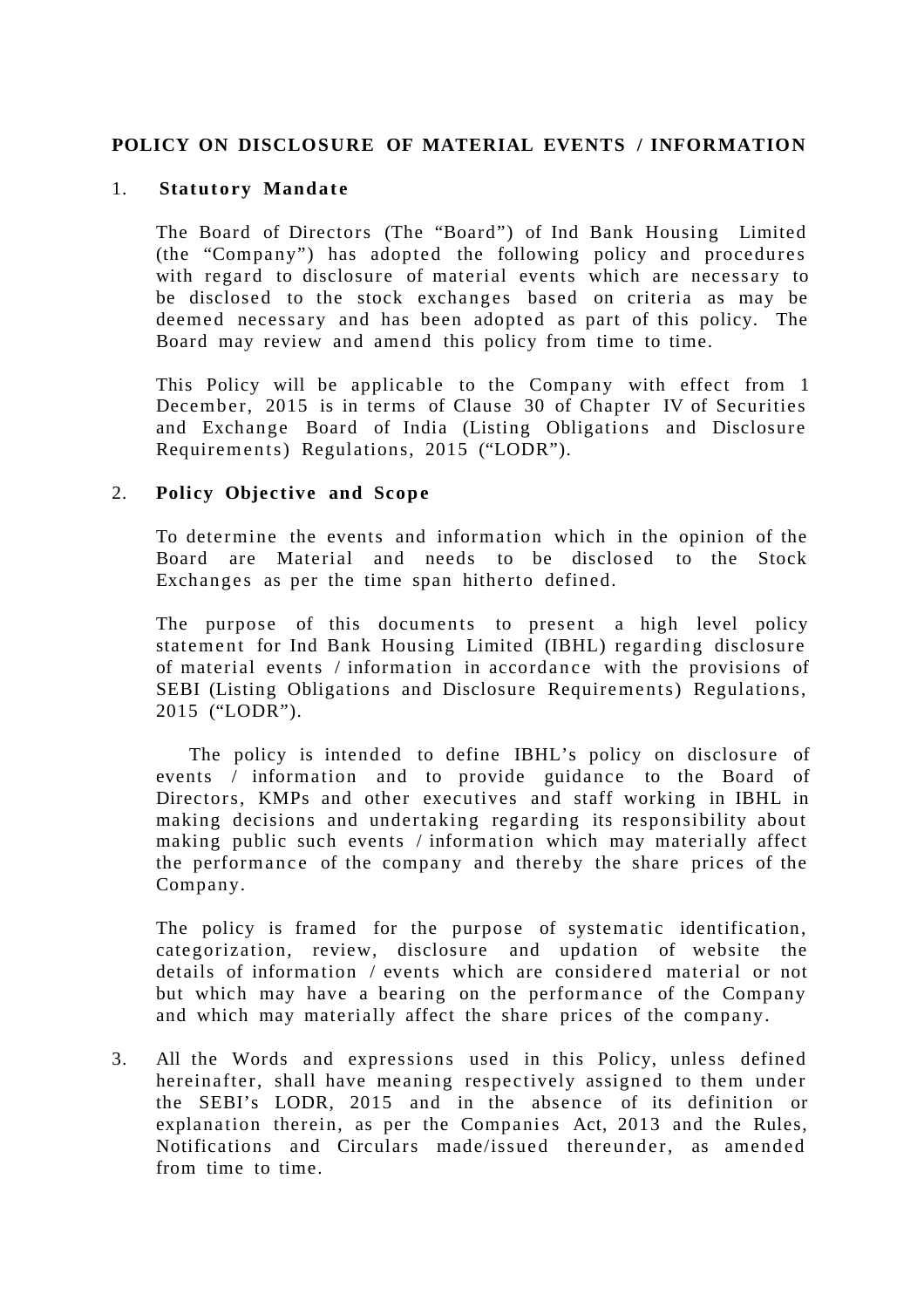### 4. **Definiti o n s**

"Audit Committee or Committee" means Audit Committee constituted by the Board of Director of the Company, from time to time under provisions of SEBI LODR, 2015, RBI Act and/or the Companies Act, 2013.

"Board of Directors or Board" means the Board of Directors of Ind Bank Housing Limited, as constituted from time to time.

"Company" means a Company incorporated under the Companies Act, 1956 or under any other act prior to or after Companies Act, 1956.

"Independent Director" means a Director of the Company, not being a whole time Director who is neither a promoter nor belongs to the promoter group of the Company and who satisfies other criteria for independence as laid down under Schedule IV of the Companies Act, 2013 and the SEBI's LODR, 2015 entered into with the stock exchanges.

"**Policy"** means Policy on Disclosure of Material Events.

 "**Material Events"** are those that are specified in Para A of Part A of Schedule III of the LODR.

"**Other Events"** are those as may be decided from time to time and in accordance with Para B of Part A of Schedule III, as specified in sub- regulation (4).

**"LODR"** means the Securities and Exchange Board of India (Listing Obligations and Disclosure Requirements) Regulations, 2015

"Key Managerial Personnel" (KMP) of the Company includes Managing / Whole- time Directors, Chief Financial Officer / Vice President Finance and Company Secretary, who may be authorised individually or collectively to disclose events to Stock Exchange.

## 5. **Policy**

i. Either based on the recommendation of the Audit Committee of Directors or suo moto the Board of Directors of the Company shall determine the events which are classified under different categories to be material and / or other events having a bearing on the performance of the Company and on the share prices of the Company, which needs to be disclosed to the stock exchanges as per the time span specified against each category.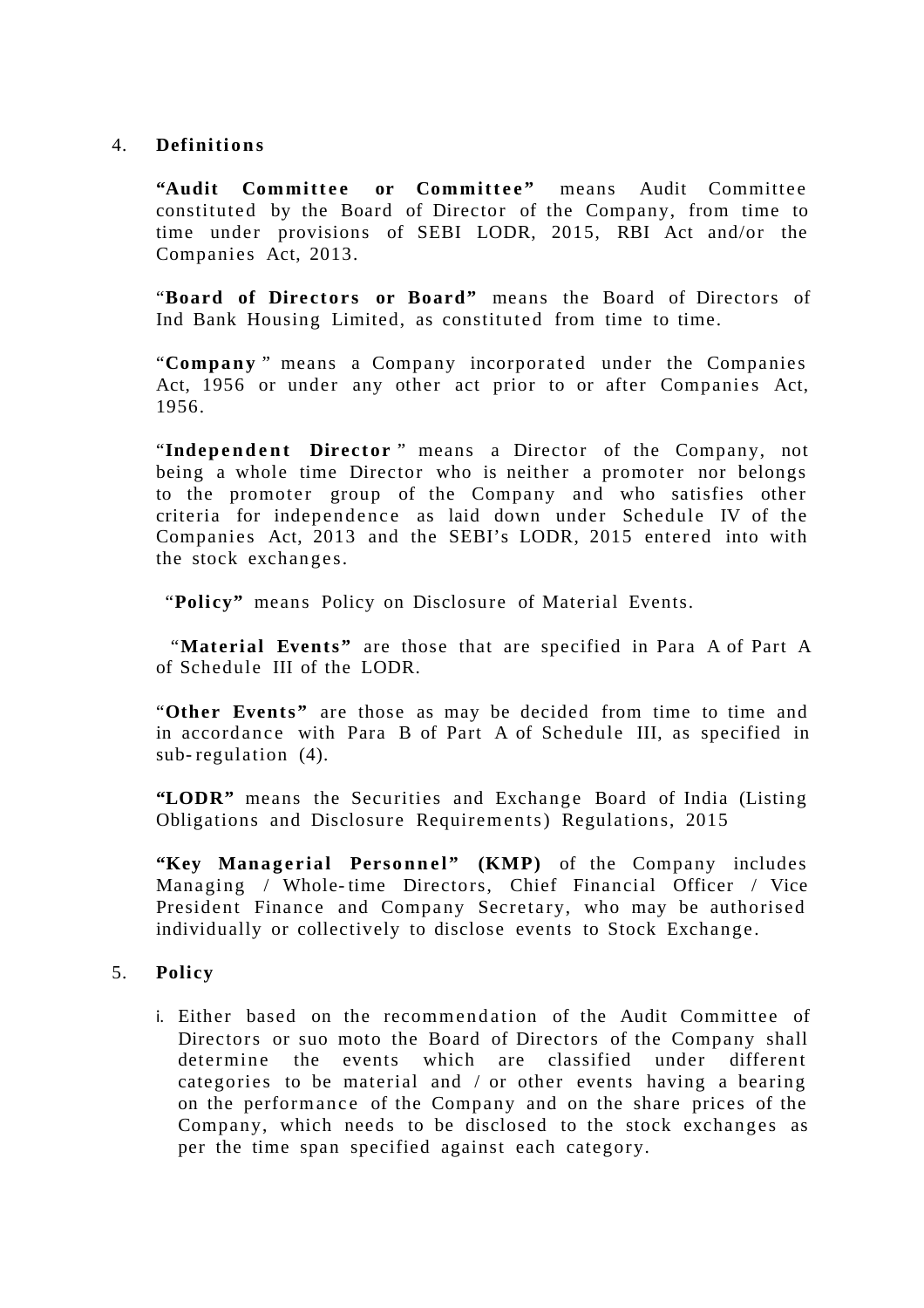# **CATEGORY A**

Events considered Material in view of the Board of Directors which needs to be disclosed to the stock exchanges within **24 hours** of the decision taken at the Board Meeting are:

- $\triangleright$  Acquisition, (including agreement to acquire), Scheme of Arrangement which includes amalgamation / merger / demerger / restructuring), or sale or disposal of unit(s), division(s) or subsidiary of the listed entity or any other restructuring.
- $\triangleright$  Issuance or forfeiture of securities, split or consolidation of shares, buyback of securities any restriction on transferability of securities or alteration in terms or structure of existing securities including forfeiture, reissue of forfeited securities, alteration of calls, redemption of securities et.
- $\triangleright$  Shareholder agreement, JV, Family settlement agreement, agreement / treaty / contract with media companies.
- $\triangleright$  Fraud / default by promoters or key managerial personnel and arrest of KMP or promoter.
- $\triangleright$  Reference to BIFR and winding-up petition filed by any party / creditors.
- $\triangleright$  Revision in ratings.

Note: If the Management is not in a position to inform the stock exchange within 24 hours of the decision taken at the Board Meeting, then it shall inform the stock exchange as soon as it is possible with an explanation as to reason for delay in disclosing the said information.

## **CATEGORY B**

Events / Decisions considered Material in view of the Board of Directors which needs to be disclosed to the stock exchanges within 30 minutes of the closure of the Board Meeting are :

- $\geq$  Declaration of Dividend and / or cash bonuses recommended or declared and other information pertaining to them.
- $\triangleright$  Cancellation of dividend with reasons thereof;
- $\triangleright$  Buyback of shares
- $\triangleright$  Fund raising proposed to be undertaken.
- $\triangleright$  Increase in capital by issue of bonus shares
- Reissue of forfeited shares or securities, or the issue of shares or securities held in reserve for future issue
- > Alteration of capital
- $\triangleright$  Financial results
- $\triangleright$  Voluntary delisting from stock exchanges

 **CATETORY C**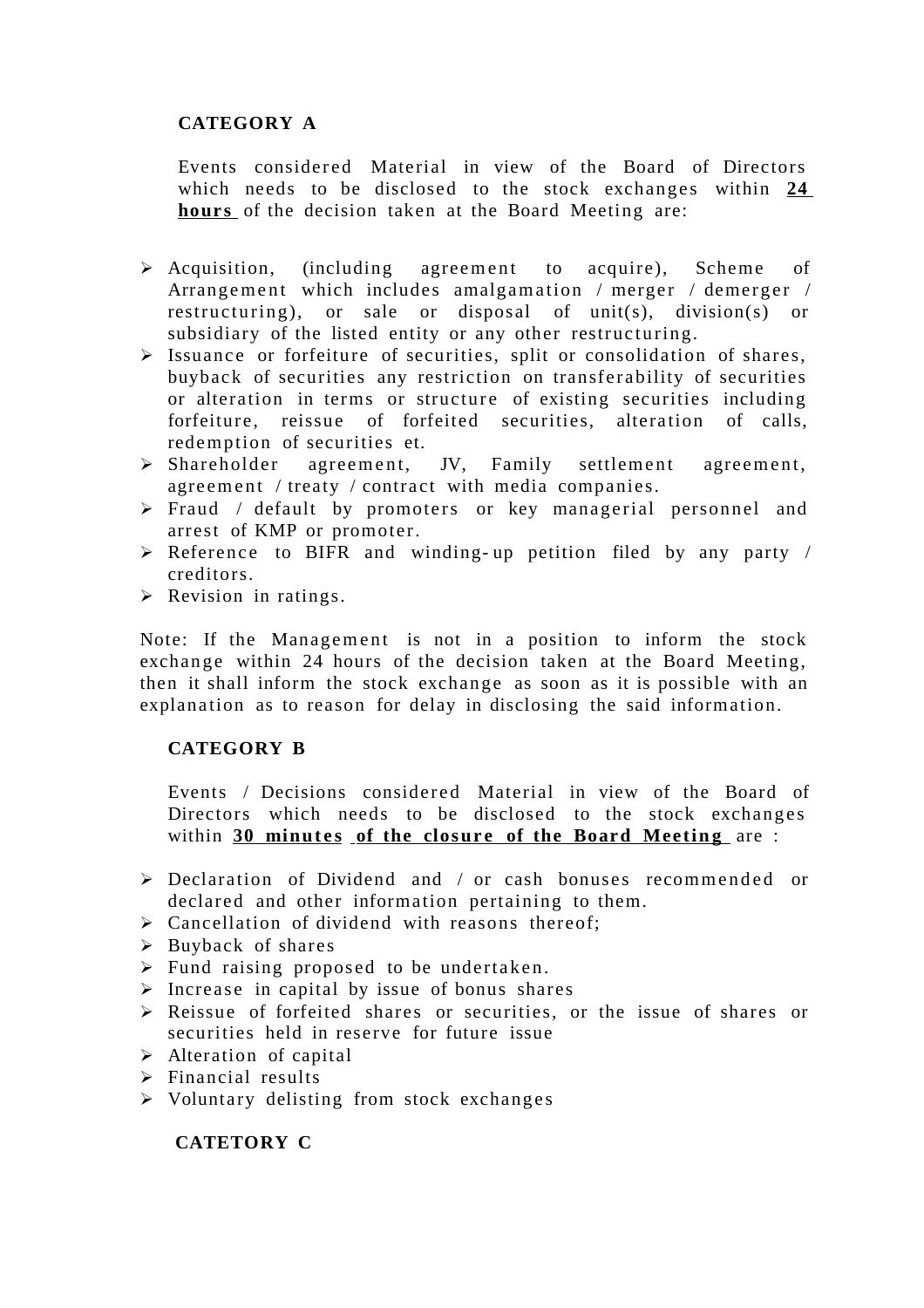Other Events / Decisions not considered Material in view of the Board of Directors which however, needs to be disclosed to the stock exchanges within **as soon as it is possible but in any case** not later than thirty days from the day of occurrence of the **event which are** :

- $\triangleright$  Change in Directorships, key managerial personnel, Auditor and Compliance Officer
- $\triangleright$  Appointment and discontinuance of share transfer agent
- $\triangleright$  Corporate debt restructuring
- $\triangleright$  One time settlement with bank.
- $\triangleright$  Issuance of Notices, call letters, resolutions and circulars sent to shareholders, debenture holders or creditors or any class of them or advertised in the media by the listed entity.
- $\triangleright$  Proceedings of the Annual or Extra General Meeting
- $\triangleright$  Amendments to Memorandum and Articles of Association.

### **CATEGORY D**

Miscellaneous Events / Decisions not considered Material in view of the Board of Directors which however, needs to be disclosed to the stock exchanges within as soon as it is possible when the **necessary information is ready to be publicised** which are :

- $\triangleright$  Schedule of Analyst or institutional investor meet and presentation.
- $\triangleright$  Commencement or postponement of the date of commercial production or operation of any unit / division.
- $\triangleright$  Change in the general character or nature of business brought about by arrangements for strategic, technical manufacturing or marketing tie-up, new line of business or closure of operations of any unit / division
- Capacity addition or new product launch.
- $\triangleright$  Awarding, bagging / receiving.
- $\triangleright$  Agreements for loan not in the normal course of business.
- $\triangleright$  Disruption of operation of any one or more units due to natural calamity.
- Effects arising out of change in regulatory framework applicable to the listed entity.
- $\triangleright$  Litigation / dispute / regulatory action(s) with impact.
- $\triangleright$  Options to purchase securities including ESOP/ESPS scheme
- $\triangleright$  Giving of guarantees or indemnity or becoming a surety for any third party
- $\triangleright$  Granting, withdrawal, surrender, cancellation or suspension of key licenses or regulatory approvals.
- $\triangleright$  Emergence of new technologies,
- $\triangleright$  Expiry of patents.
- $\triangleright$  Change in accounting policy.
- $\triangleright$  Any other information that may be deemed necessary jointly and severally by the KMPs of the Company who would consider that it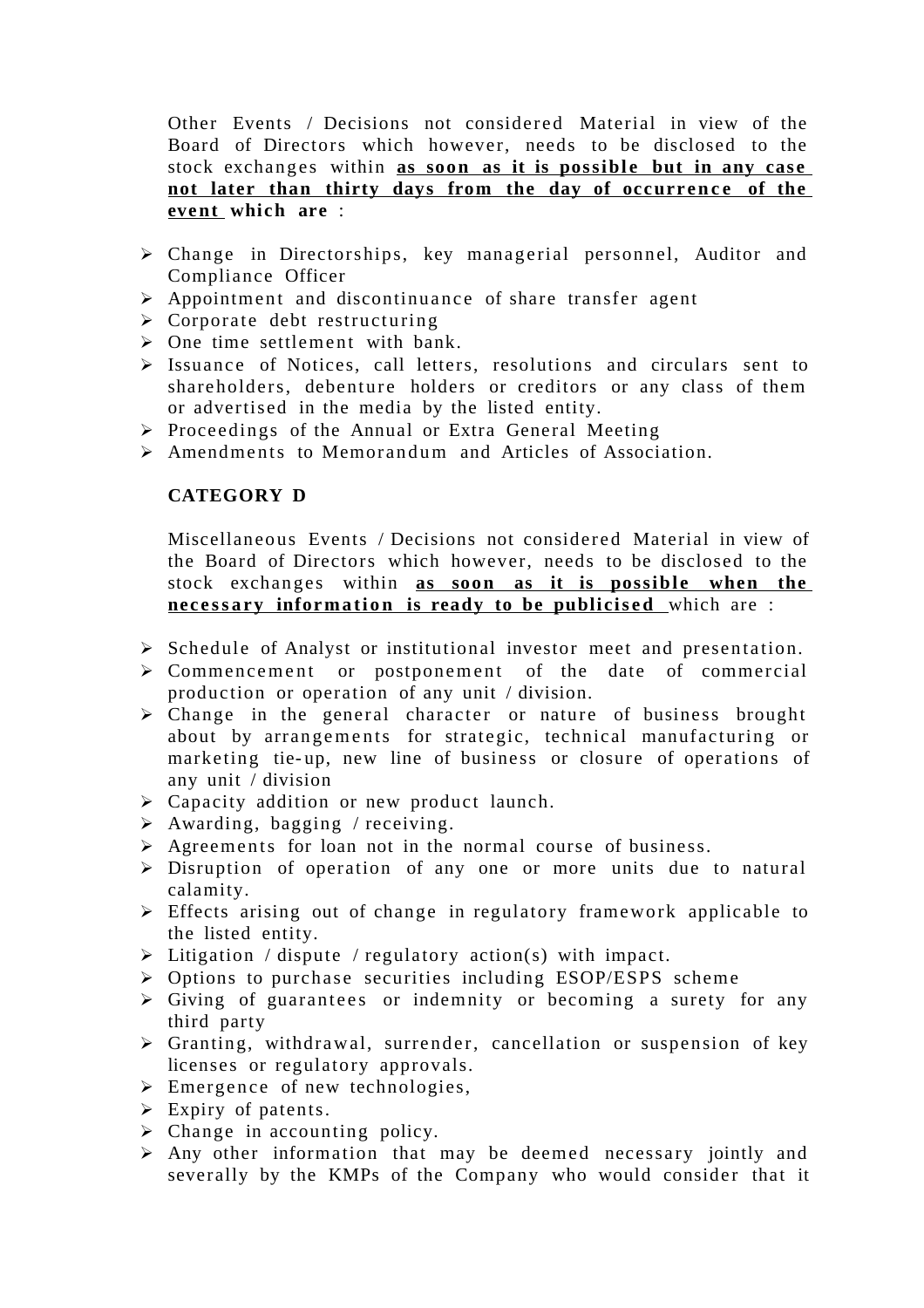is necessary for the holders of the securities of the listed entity to appraise its position and to avoid the establishment of a false market.

- $\triangleright$  The Board may in its discretion also authorise the KMPs to disclose such events, information or material that in its wisdom may be necessary for the Members of the exchange to know the information.
- ii. The Management shall periodically bring to the attention of the Board of Directors of the Company, all information, events or materials which in its opinion has to be brought to the attention of the Members of the Stock Exchanges.

### 6. **Criteria for disclosure of events / information**

- i. The omission of an event or information would likely to result in discontinuity or alteration of event or information already available publicly.
- ii. The omission of an event or information is likely to result in significant market reaction if the said omission came to light at a later date;
- iii. In case where the criteria of an event / information does not fall in the first two categories, but still in the opinion of the board of directors are considered material

## 7. **Authority for determination of Materiality of events** / **inform a ti o n**

The Key Managerial Personnel (KMPs) consisting of the Managing / Whole- time Director, Chief Finance Office / Vice President (Finance) and the Company Secretary are hereby jointly and severally authorised to determine whether the event / information is material or not and in turn about its time line for disclosure based on the category of information as specified above to the stock exchanges, subject to such information being placed prior to or at the immediate Board Meeting held after the said information being made public.

#### 8. **Website Updation / Updates to stock exchanges**

The Company shall update all disclosures made under the regulations to the stock exchanges in its website and shall be continued to be hosted in the website for a minimum period of five years and thereafter archived as per the document retention policy of the Company.

The Compliance Officer, of the Company, shall give updates to the Board of Directors and to the Stock Exchanges on any material event that may have been first informed to the stock exchanges including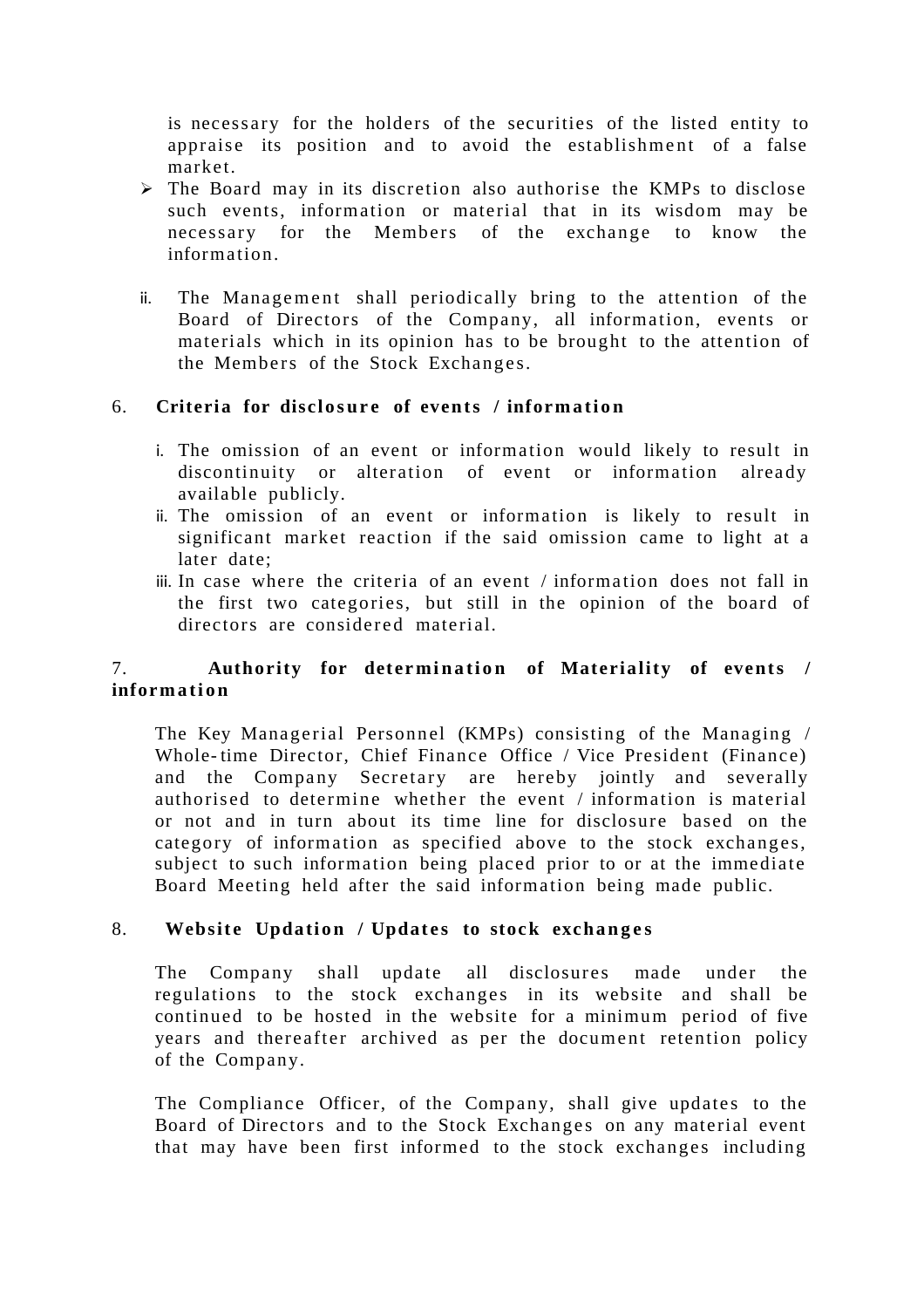further developments, if any, on such events. Such updates shall also be hosted on the website of the Company.

### 9. **Disaster Preparedness**

IBHL maintains a Business Continuity Plan (BCP) designed to ensure safety of staff as well as members of the general public, safeguard the docume nts and records pertaining to all material / non- material events and information which would enable a return to normal operating with minimal disruption. Detailed procedures for responding to an incident are part of the BCP.

In the event of major incident, the first priority is the safety of the people, followed by immediate action to rescue or prevent further damage to the records. Depending on the immediate threat, emergency response and recovery actions will take precedence over all other Company activities.

The Company has made appropriate provision for the backup of its digital collections, including the provision of offsite security copies. The backup copies are actively maintained to ensure their continued viability. The Company's BCP ensures that the digital collections and technical infrastructure required to manage and access them can be restored in the event of an emergency.

## 10. **Disclosure of events / information on Subsidiaries**

The KMPs of the company jointly and severally in consultation with the Board of Directors shall disclose such events / information about its subsidiary which are considered material in nature and whose disclosure is likely to materially affect the share prices of the Company.

#### 11. Authorisation to KMPs to suo moto accept / deny reported event or information

The Key Managerial Personnel (KMPs) consisting of the Managing / Whole-time Director, Chief Finance Office / Company Secretary are hereby jointly and severally authorised to suo moto accept / deny any report event or information, which has been unauthorisedly made public by media or by any other means including but not limited to electronic means. They are further authorised to respond to the romors amongst the general public, which has no basis or documentation, in a way which best protects the interests of the Company. Such action taken by the KMPs shall however, be brought to the attention of the Board of Directors at its immediately subsequent meeting.

#### 12. **Compliance Officer**